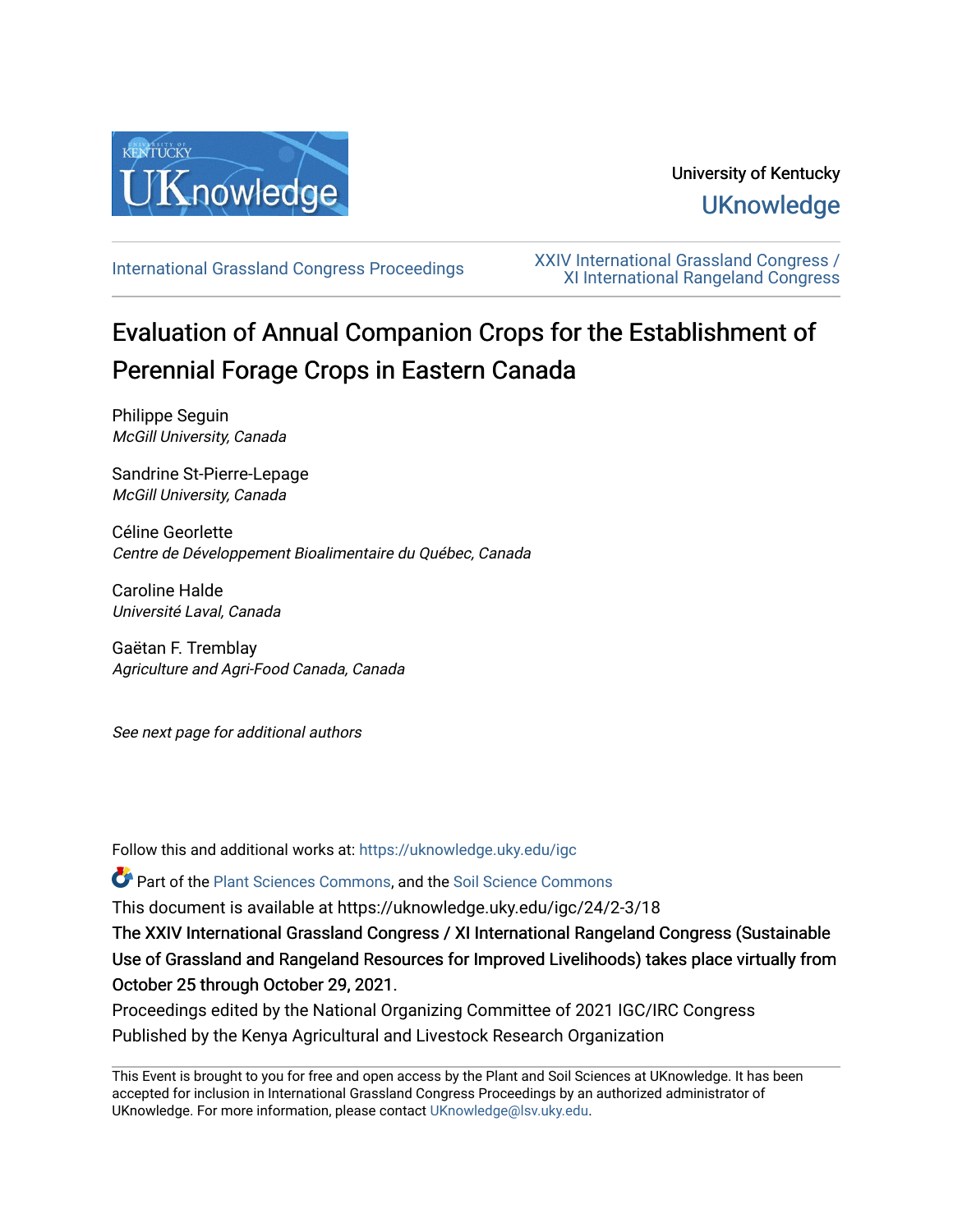## Presenter Information

Philippe Seguin, Sandrine St-Pierre-Lepage, Céline Georlette, Caroline Halde, Gaëtan F. Tremblay, Huguette Martel, and Ayitre Akpakouma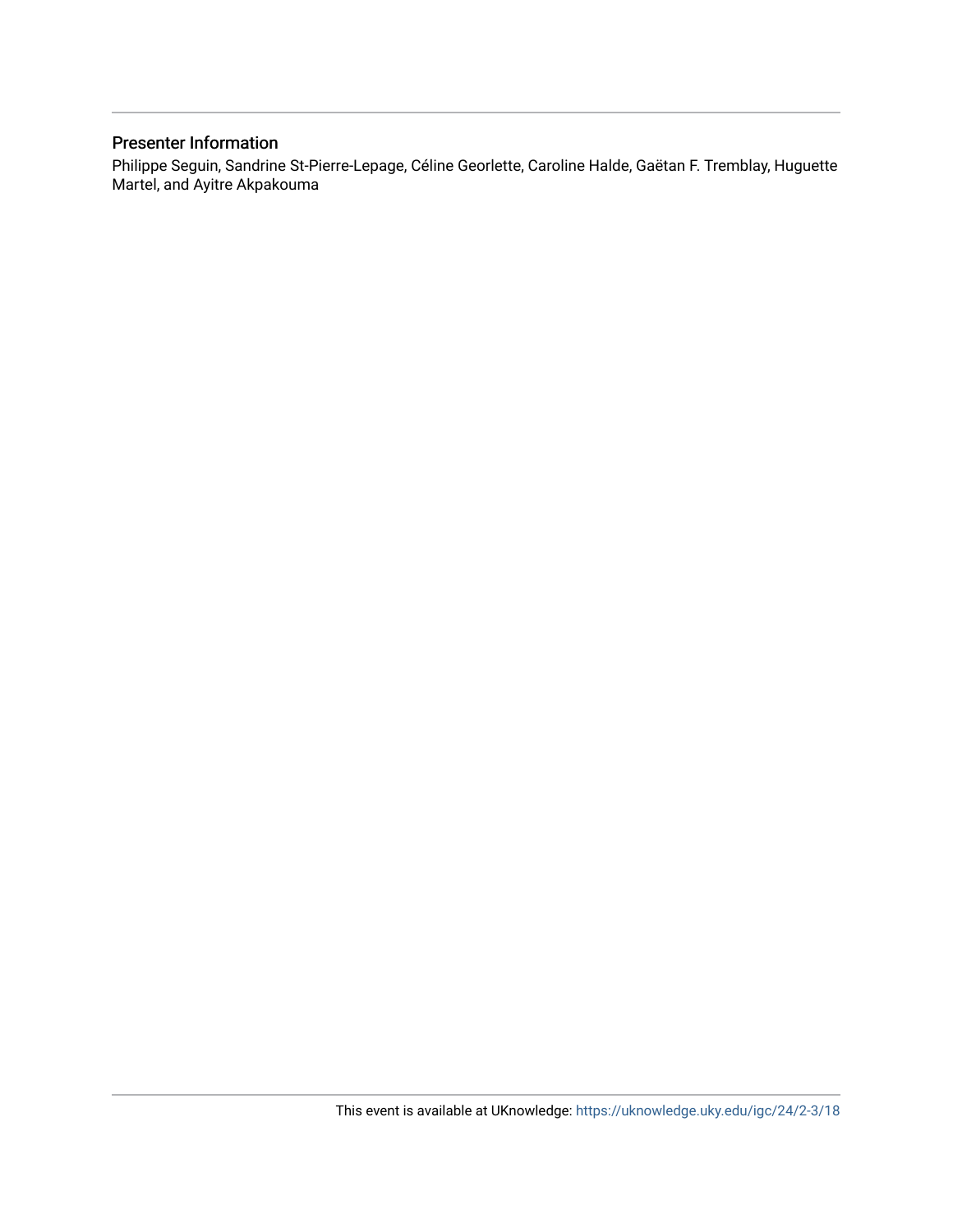# Evaluation of annual companion crops for the establishment of perennial forage

## crops in eastern Canada

Philippe Seguin<sup>1</sup>, Sandrine St-Pierre-Lepage<sup>1</sup>, Céline Georlette<sup>2</sup>, Caroline Halde<sup>3</sup>, Gaëtan F. Tremblay<sup>4</sup>, Huguette Martel $^5$ , Ayitre Akpakouma $^6$ 

<sup>1</sup>Dept. Plant Science, Macdonald Campus, McGill University, 21111 Lakeshore Road, Sainte-Anne-de-Bellevue, QC H9X 3V9, Canada.

2 Centre de Développement Bioalimentaire du Québec, 1642 rue de la Ferme, Sainte-Anne-de-la-Pocatière, QC G0R 1Z0, Canada.

 $^3$ Département de phytologie, Université Laval, 2425 rue de l'agriculture, Québec, QC G1V 0A6, Canada.

4 Agriculture and Agri-Food Canada, 2560 boul. Hochelaga, Québec, QC G1V 2J3, Canada.

5 Ministère de l'Agriculture, des Pêcheries et de l'Alimentation du Québec, 4260, boulevard Bourque, Sherbrooke, QC J1N 2A5, Canada.

6 Ministère de l'Agriculture, des Pêcheries et de l'Alimentation du Québec, 125, rue Jacques-Athanase Rivière-du-Loup, QC G5R 5H2, Canada

**Key words**: Alfalfa; lucerne; timothy; establishment; seeding

### **Abstract**

The use of companion crops when establishing perennial forages is desirable as it often reduces weed growth and increases forage biomass in the seeding year. In eastern Canada, oat (*Avena sativa* L.) is the main species used as companion crop; although other species are used, they have not been systematically evaluated. A field study was established in 2019 at three sites in Québec, Canada, to contrast the use of six annual species as companion crops for the establishment of lucerne (*Medicago sativa* L.)-timothy (*Phleum pratense* L.) mixtures. Species evaluated include berseem clover (*Trifolium alexandrinum* L.), annual ryegrass (*Lolium multiflorum* Lamarck), forage pea (*Pisum sativum* L.), forage oat, Japanese millet [*Echinochloa esculenta* (A. Braun) H. Scholz], and sudangrass [*Sorghum* × *drummondii* (Nees ex. Steud.) Millsp. & Chase]. The control treatment consisted of the perennial species seeded without companion crop. Treatments were seeded at three dates (mid-May to early-June, mid-June to early-July, and early August) and evaluated during the seeding year based on biomass production and botanical composition. Overall, across sites, for the first two seeding dates, highest annual forage yields were observed with sudangrass, Japanese millet, and oat as companion crops. The use of these species increased yields by 1.8 to 2.5 Mg ha<sup>-1</sup> on a dry matter basis (DM) compared to the control which yielded an average of 3.7 Mg DM ha<sup>-1</sup>. For the early August seeding, response varied significantly across sites. Annual yields were the highest with the use of oat at two sites (avg. of 2.4 Mg DM ha<sup>-1</sup>), whereas no differences between treatments were observed at the other site. Companion crop species which maximized total forage yields in the seeding year often reduced weed biomass, but also that of perennial species. The impact of treatments on the survival of perennial forages and their production during the first post-seeding year will be presented in a later publication.

## **Introduction**

In eastern Canada, timothy and lucerne are among the most widely cultivated perennial forage species. Since perennial forages generally establish slowly, low yields and weed encroachment can occur during the seeding year. To reduce weed competition, perennial forages can be direct seeded combined with the use of herbicides. However, perennial forages are usually established in mixtures of grasses and legumes in eastern Canada, limiting herbicide selection. Another approach is to use annual companion crops to establish perennial forages which can offer weed control and can also increase forage yields in the seeding year (Hoy et al. 2002; Sheaffer et al. 2014). Oat is the most commonly used companion crop in the province of Québec (CRAAQ 2005). Other annual species can be used to establish perennial forages, but there have not been evaluated across multiple sites in the province of Québec. Therefore, the main objective of the study was to compare the effect of different annual companion crops used to establish a mixture of lucerne-timothy on forage yield, botanical composition, and weed control during the seeding year. The various companion crop treatments were seeded at three different dates during the growing season (mid-May to early June, mid-June to early July, and early August) to determine the best seeding period for each of the species evaluated. Finally, the experiment was conducted at three contrasting sites with different pedoclimatic conditions to determine their suitability among regions.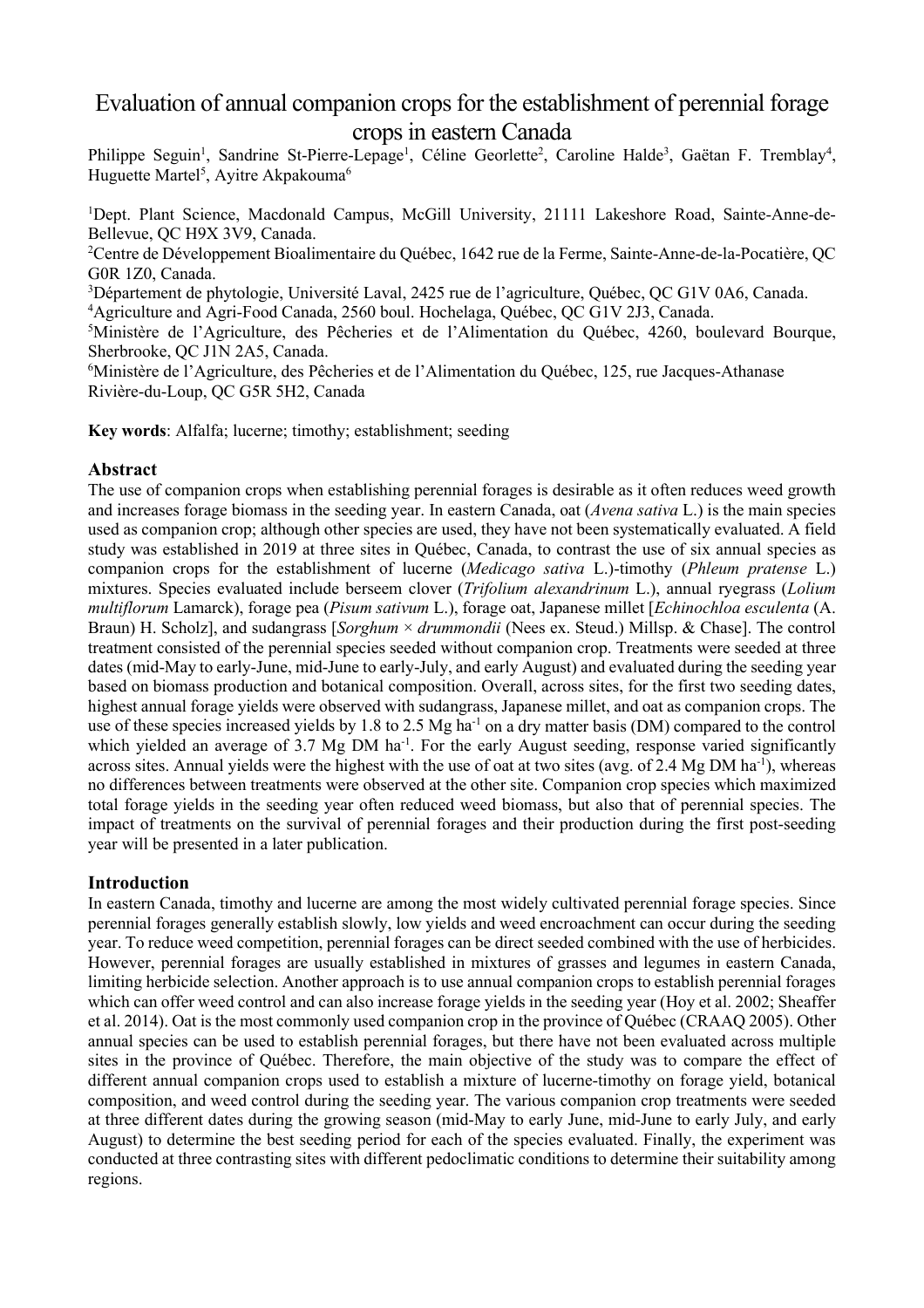#### **Methods and Study Sites**

Experimental plots were seeded in 2019 at three contrasting sites in Québec, Canada: Sainte-Anne-de-Bellevue (2136 growing degree days on a 5°C basis [GDD5]; 45° 25' N lat., 73° 55' W long.), Saint-Augustin-de-Desmaures (1821 GDD5; 46° 43' N lat., 71° 31' W long.), and La Pocatière (1506 GDD5; 47° 21' N lat., 70° 1' W long.). Experimental units were monitored for two consecutive years (i.e., the seeding and post-seeding year) but only results of the seeding year are presented here because of space limitations. There were three blocks per site, resulting in a total of 63 experimental units at each site. These units were assigned to a randomized complete block design with split-plot restriction. The main experimental units corresponded to the seeding dates while the sub-units corresponded to the companion crop treatments. A total of six different annual companion crops with a mixture of lucerne and timothy were seeded, in addition to a control of lucernetimothy (at rates of 9 and 7 kg ha<sup>-1</sup>, respectively) established without a companion crop. The six annual companion crops evaluated consist in: berseem clover, forage pea, annual ryegrass, forage oat, Japanese millet, and sudangrass, seeded at rates of 5, 60, 6, 60, 20, and 20 kg ha<sup>-1</sup> on a pure live seed basis, respectively, based on local recommendations or previous studies. Each of these treatments were seeded at three different dates, depending on the location (from mid-May to early-June, mid-June to early-July, and early-August). Depending on the site and the seeding date, 1 to 3 harvests were taken during the seeding year. The first harvest was done at the optimal stage of development of the companion crops, based on local recommendations or previous research. Subsequent harvests were done when lucerne reached the early flower stage of development.

Harvests were done using an experimental flail mower and the weight of the harvested material in each experimental unit was recorded to determine forage yields. A 500-g sample of fresh material was taken at each harvest and dried to determine yields on a DM basis. Another biomass sample was also taken from each experimental unit to determine the botanical composition. Weight of each species was recorded on a DM basis and their contribution to yield were then determined. Data were analysed separately for each site: a two-way analysis of variance (ANOVA) was done using PROC GLM of the SAS software (SAS Institute 2014). Using the least square means difference and Scheffé's adjustment for multiple comparisons, differences between means were determined and considered significant at  $P \leq 0.05$  level.

#### **Results**

Seeding date and companion crop treatment effects were significant at each site  $(P < 0.001)$  but a seeding date × companion crop interaction was observed at each site, illustrating that companion crop performance differed depending on the seeding date ( $P \le 0.05$ ). Overall, at Sainte-Anne-de-Bellevue and Saint-Augustin-de-Desmaures, annual forage yields were similar for the first two seeding dates and they were significantly higher than the yields for the August seeding. At La Pocatière, the total yields for the first seeding date were significantly higher than the one for the second seeding which was also significantly higher than the one for the third seeding. At Sainte-Anne-de-Bellevue, sudangrass treatment resulted in significantly higher total forage yields for the first two seeding dates compared to the control seeded without companion crop and all other treatments (Figure 1). Oat and Japanese millet also resulted in significantly higher total forage yields compared to the control and all other companion crop treatments, except sudangrass for the first two seeding dates. Weed biomass as well as lucerne annual yields were reduced by oat, Japanese millet, and sudangrass. Timothy yield was marginal and no difference among treatments was observed. Total forage yields were significantly higher with oat and Japanese millet treatments compared to all other treatments for the third seeding date. No difference among treatments was observed for weed biomass, and lucerne and timothy yields for this seeding date. At Saint-Augustin-de-Desmaures, for the first two seeding dates, the highest yielding treatment was oat, followed by Japanese millet and sudangrass. For the second seeding date, Japanese millet and sudangrass reduced weeds, but also lucerne and timothy yields compared to all other treatments. For the last seeding date, there was no difference among treatments in terms of forage yields. However, oat and Japanese millet contributed to yields and further reduced weeds compared to all other treatments. They also reduced lucerne yields compared to the other companion crops while no difference was observed among treatments for timothy yields. At La Pocatière, sudangrass and oat produced the highest yield, followed by Japanese millet compared to the other treatments for the first seeding date. However, with these companion crop treatments, lucerne yields were lower compared to other treatments while no difference was observed among treatments for timothy yield. For the second seeding date, total forage yields of oat, sudangrass, and Japanese millet treatments did not differ, but were higher when compared to the other treatments. With these companion crops, weeds were reduced, and no difference was observed for lucerne and timothy yields. For the third seeding, oat resulted in the highest yields compared to all other treatments.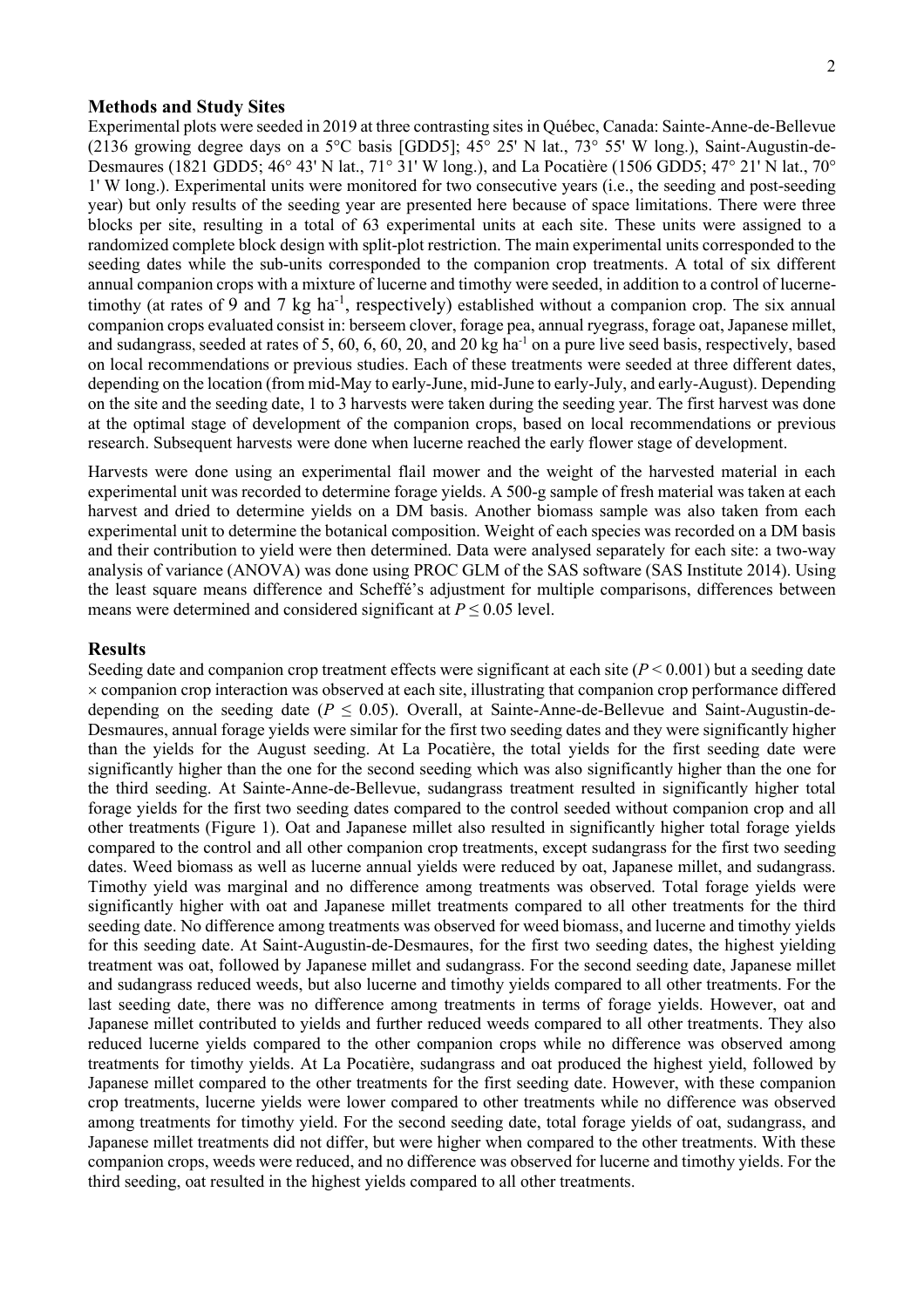

**Figure 1.** Seeding year forage dry matter yield and botanical composition of a lucerne-timothy mixture seeded with six companion crops at three different dates and three sites in Québec, Canada**.**